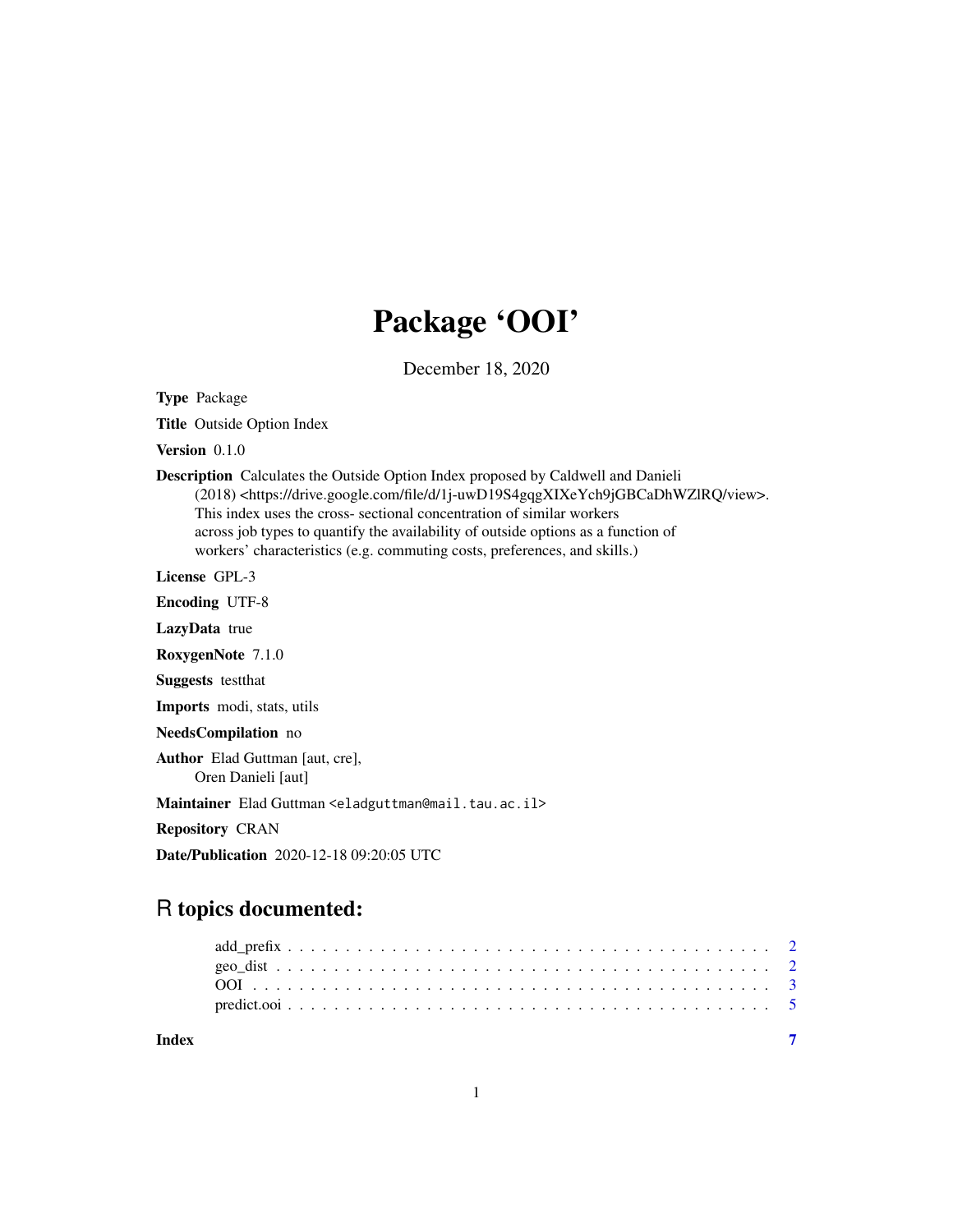<span id="page-1-0"></span>add\_prefix *Add prefix*

#### Description

Adds a prefix to the column names of a matrix / data.frame.

#### Usage

add\_prefix(df, prefix)

#### Arguments

| df     | a data frame or a matrix. |
|--------|---------------------------|
| prefix | a prefix to be added.     |

#### Value

a matrix / data.frame with new column names.

<span id="page-1-1"></span>

| geo_dist | Geographical distance |
|----------|-----------------------|
|----------|-----------------------|

#### Description

calculates geo distance between \*two\* points.

#### Usage

```
geo_dist(x.loc, z.loc)
```
#### Arguments

| x.loc | a 2-length vector. The first value is for longitude, the second for latitude. |
|-------|-------------------------------------------------------------------------------|
| z.loc | a 2-length vector. The first value is for longitude, the second for latitude. |

#### Value

distance in miles.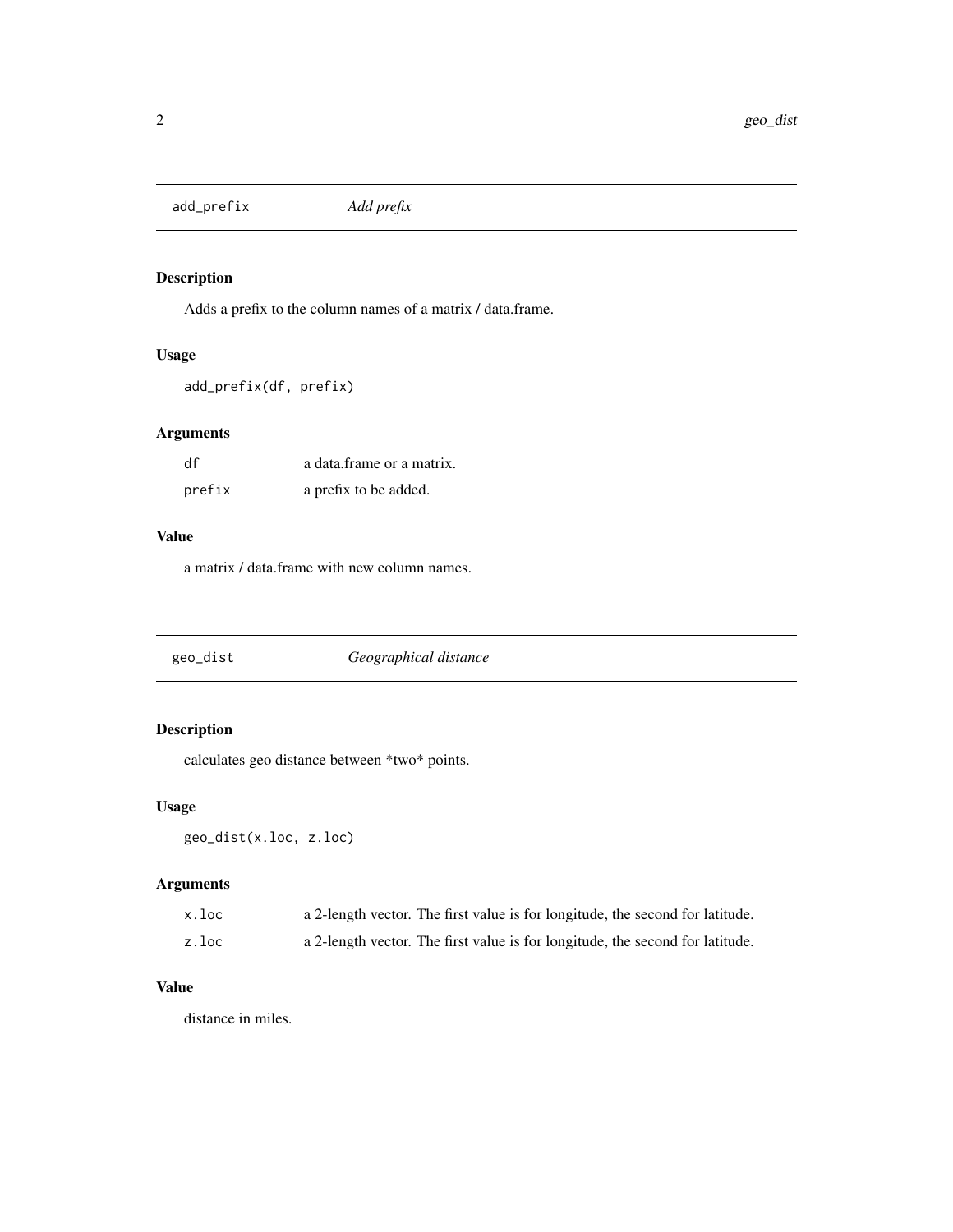#### <span id="page-2-0"></span>Description

calculates the 'outside option index' (defined as  $-\sum P(Z|X) * log(P(Z|X)/P(Z))$ ) for workers, using employer-employee data.

#### Usage

```
OOI(
  formula = NULL,
 X,
 Z = NULL,X.location = NULL,
 Z.location = NULL,
 wgt = rep(1, nrow(X)),pred = TRUE,
 method = "logit",
 sim.factor = 1,
 dist.fun = geo_dist,
 dist.order = NULL,
  seed = runif(1, 0, .Machine$integer.max)
)
```
#### Arguments

| formula    | a formula describing the model to be fitted in order to estimate $P(Z X)$ / $P(Z)$ .<br>This formula uses a syntax similar to STATA, and so "x_" refers to all vari-<br>ables with the prefix "x", while "z_" refers to all variables with the prefix "z".<br>Similarly, "d" refers to the distance polynomial (see the example below). |
|------------|-----------------------------------------------------------------------------------------------------------------------------------------------------------------------------------------------------------------------------------------------------------------------------------------------------------------------------------------|
| X          | matrix or data frame with workers characteristics. Note that all column names<br>should start with "x" (necessary for the inner function 'coef_reshape').                                                                                                                                                                               |
| Z          | an optional matrix or data frame with jobs characteristics. Note that all column<br>names should start with "z" (necessary for the inner function 'coef_reshape').                                                                                                                                                                      |
| X.location | an optional matrix or data frame with location for workers. Could be geograph-<br>ical location (i.e., geo-coordinates) or any other feature that can be used in or-<br>der to measure distance between worker and job using 'dist.fun'. Currently the<br>package supports only numeric inputs.                                         |
| Z.location | same as 'X.location' but for jobs.                                                                                                                                                                                                                                                                                                      |
| wgt        | an optional numeric vector of weights.                                                                                                                                                                                                                                                                                                  |
| pred       | logical. If TRUE (default), predicts the ooi for the provided data.                                                                                                                                                                                                                                                                     |
| method     | a method for estimating $P(Z X)$ / $P(Z)$ . Currently not in use.                                                                                                                                                                                                                                                                       |
| sim.factor | a variable that determines how much fake data to simulate (relative to real data).                                                                                                                                                                                                                                                      |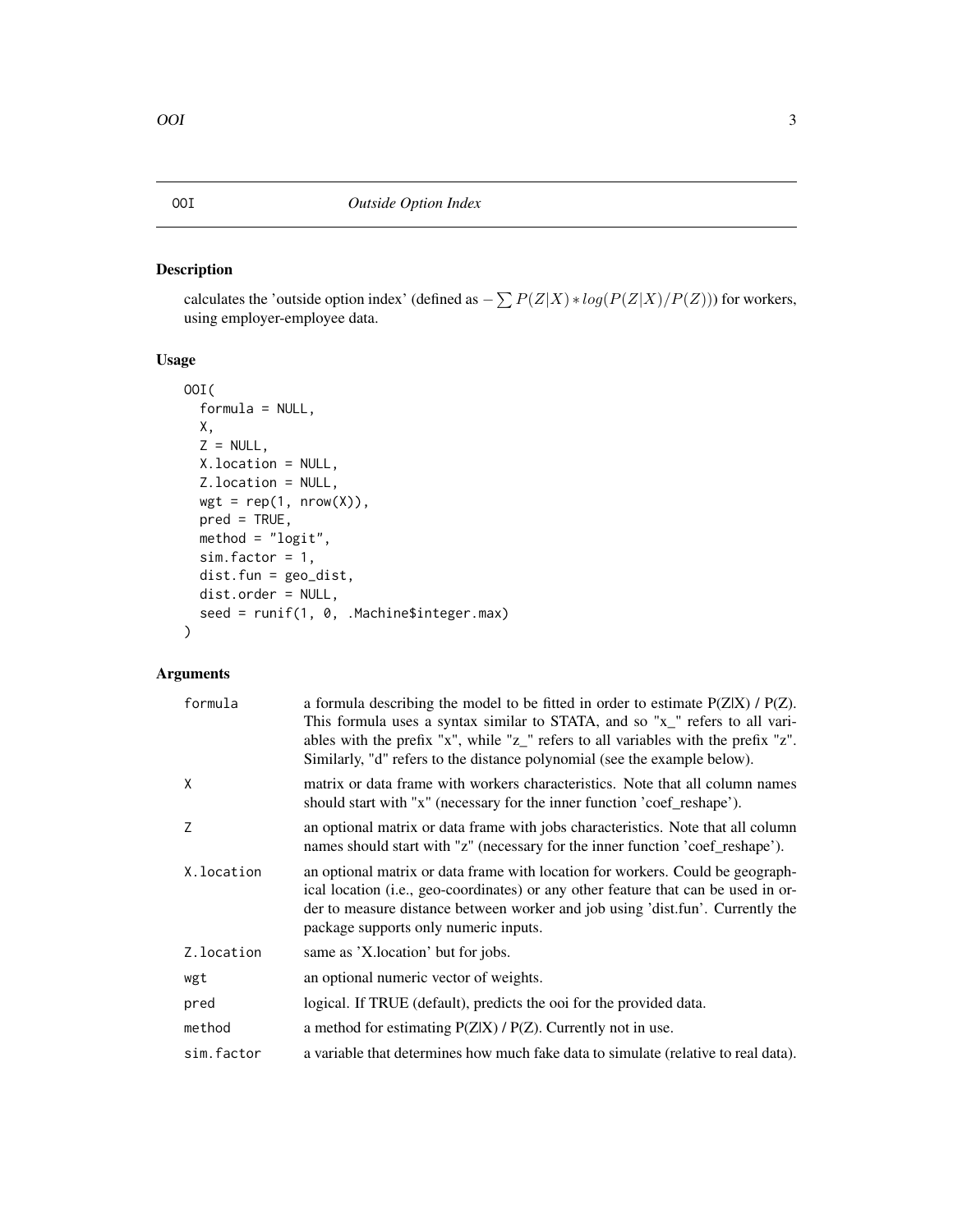<span id="page-3-0"></span>

| dist.fun   | a distance function to calculate the distance between X. location and Z. location.                                                                                                        |
|------------|-------------------------------------------------------------------------------------------------------------------------------------------------------------------------------------------|
|            | Users interested in using more than one distance metric should provide a func-                                                                                                            |
|            | tion that returns for each row of X. location and Z. location a vector with all the                                                                                                       |
|            | necessary metrics. Also - the function should use columns by their index and<br>not by their names. The default function is geo_dist, which is suitable for data<br>with geo-coordinates. |
| dist.order | a numeric vector specifying for each distance metric an order of the distance<br>polynomial.                                                                                              |
| seed       | the seed of the random number generator.                                                                                                                                                  |

#### Value

An "ooi" object. This object is a list containing the following components:

| coeffs              | coefficients from the estimated logit.                                                                                 |
|---------------------|------------------------------------------------------------------------------------------------------------------------|
| coeffs sd           | coefficients SE.                                                                                                       |
| pseudo_r2           | McFadden's pseudo-R squared for the estimated logit.                                                                   |
| standardized_coeffs |                                                                                                                        |
|                     | standardized coefficients.                                                                                             |
| ooi                 | the Outside Option Index.                                                                                              |
| hhi                 | the Herfindahl-Hirschman Index, an alternative measure for outside options.                                            |
| job_worker_prob     |                                                                                                                        |
|                     | the log probability of each worker to work at his *specific* job (rahter than to<br>work at a job with his specific z) |
| orig_arg            | a list containing the original arguments (necessary for predict.ooi).                                                  |
|                     |                                                                                                                        |

#### Examples

```
#generate data
#worker and job characteristics:
n < -100men \leq- rbinom(n, 1, 0.5)size \leq -1 + \text{rgeom}(n, 0.1)size[men == 0] \leftarrow size[men == 0] + 2worker_resid <- data.frame(r = round(runit(n, 0, 20), 1))
job\_location \leftarrow data frame(1 = round(runif(n, 20, 40), 1))#prepare data
#define distance function:
dist_metric <- function(x, y){abs(y - x)}
X \leftarrow data . frame(men = men)Z \leftarrow data.frame(size = size)
#add "x" / "z" to column names:
X \leftarrow add\_prefix(X, "x.")Z <- add_prefix(Z, "z.")
#estimate P(Z|X) / P(Z) and calculate the ooi:
ooi_object <- 00I(formula = \sim x_*z_ + x_*d + z_*d, X = X, Z = Z,
                   X.location = worker_resid, Z.location = job_location,
                   sim.factor = 3, dist.fun = dist_metric, dist.order = 3)
```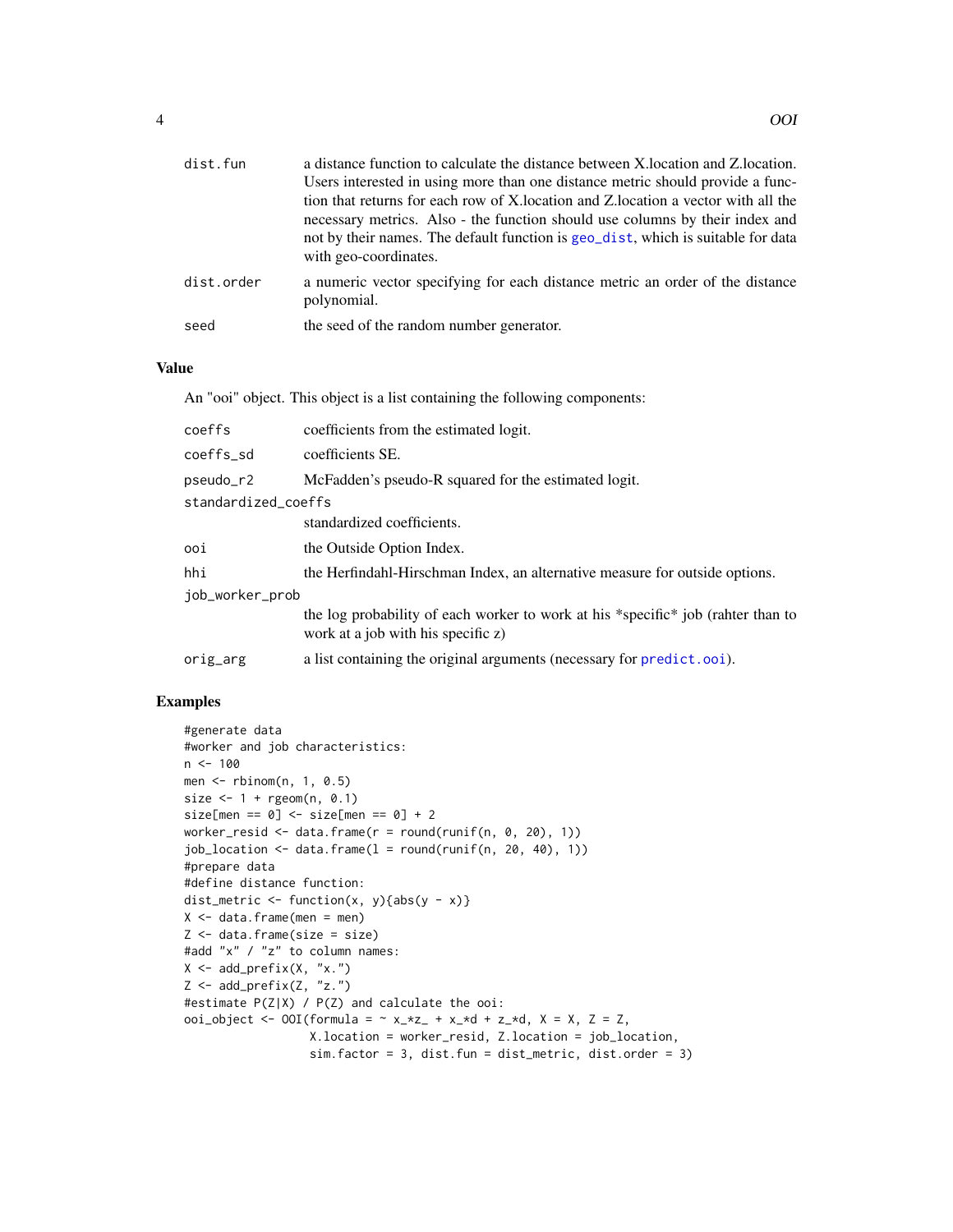#### <span id="page-4-0"></span>predict.ooi 5

```
#we can extract the ooi using predict():
ooi <- predict(ooi_object)
summary(ooi)
```
<span id="page-4-1"></span>predict.ooi *Predict Outside Option Index*

#### Description

predicts the OOI for new coefficients (for counterfactual analysis) and/or new data.

#### Usage

```
## S3 method for class 'ooi'
predict(
 object,
 new.coef = NULL,
 new.X = NULL,new.Z = NULL,new.X.location = NULL,
 new.Z.location = NULL,
 new.wgt = NULL,hhi = FALSE,both = FALSE,
  ...
)
```
#### Arguments

| object   | an ooi object.                                                                                                                                             |
|----------|------------------------------------------------------------------------------------------------------------------------------------------------------------|
| new.coef | a new *named* vector of coefficients. Check the coefficients produced by the<br>main function to see the right format for this vector.                     |
| new.X    | a new X matrix / data frame.                                                                                                                               |
| new.Z    | a new Z matrix / data frame.                                                                                                                               |
|          | new.X.location a new X.location matrix / data frame.                                                                                                       |
|          | new.Z.location a new Z.location matrix / data frame.                                                                                                       |
| new.wgt  | a new vector of weights                                                                                                                                    |
| hhi      | whether to predict the HHI (Herfindahl-Hirschman Index, an alternative mea-<br>sure for outside options) instead of the OOI. default is FALSE.             |
| both     | whether to return a list with both HHI and OOI when suppling new inputs (de-<br>fault is FALSE). Necessary especially when predicting takes a lot of time. |
| $\cdots$ | further arguments passed to or from other methods.                                                                                                         |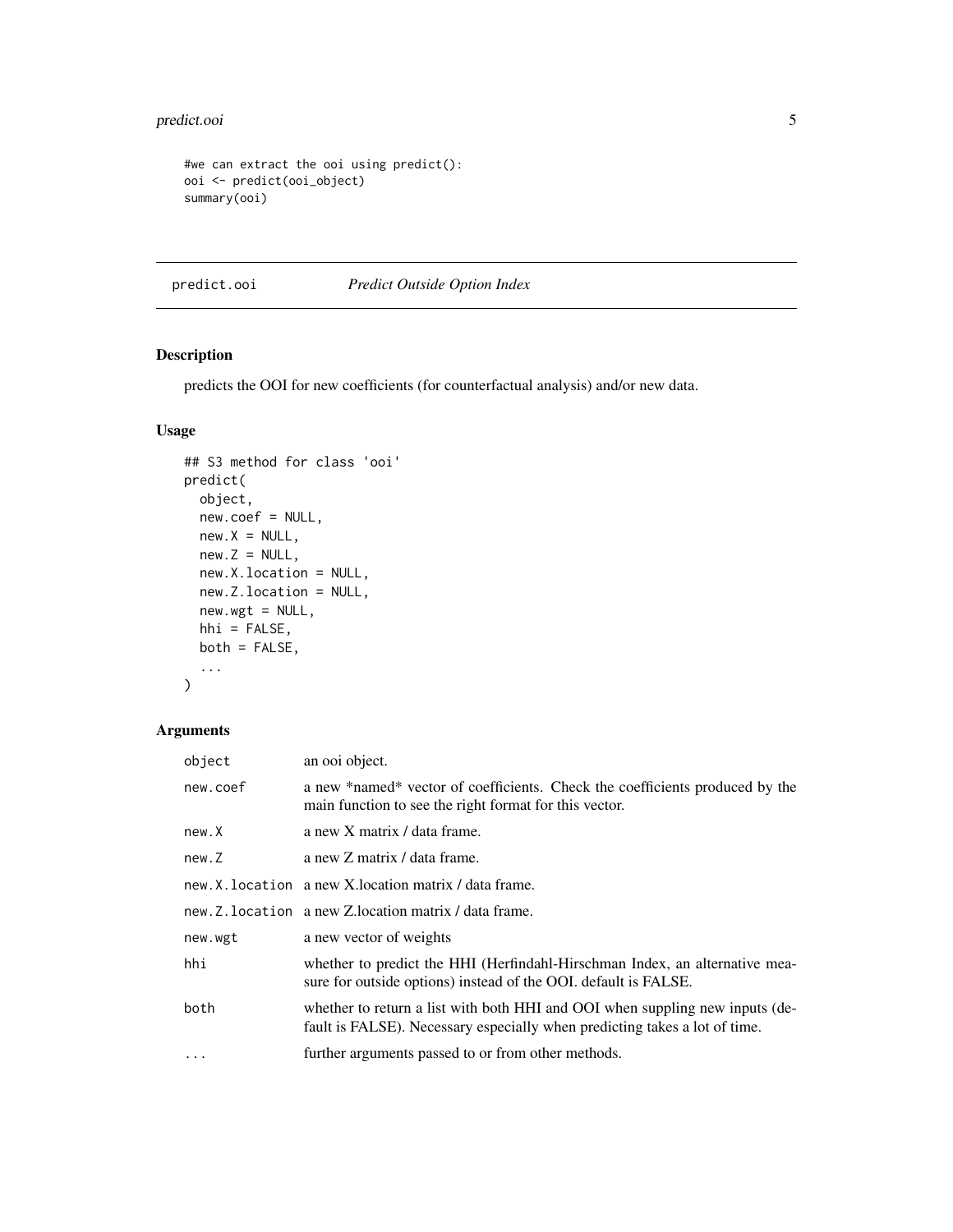#### Value

If there are no new arguments, returns the original results (ooi/hhi). Otherwise, returns a vector of ooi/hhi (or a list of both) calculated using the new arguments.

#### Examples

```
#generate data
#worker and job characteristics:
n < -100men <- rbinom(n, 1, 0.5)
size \leq -1 + \text{rgeom}(n, 0.1)size[men == 0] \leftarrow size[men == 0] + 2worker_resid <- data.frame(r = round(runit(n, 0, 20), 1))
job\_location \leftarrow data-frame(1 = round(runif(n, 20, 40), 1))#prepare data
#define distance function:
dist_metric <- function(x, y){abs(y - x)}
X \le - data.frame(men = men)
Z \leftarrow data-frame(size = size)#add "x" / "z" to column names:
X <- add_prefix(X, "x.")
Z <- add_prefix(Z, "z.")
#estimate P(Z|X) / P(Z) and calculate the ooi:
ooi_object <- 00I(formula = \sim x_*z_ + x_*d + z_*d, X = X, Z = Z,
                  X.location = worker_resid, Z.location = job_location,
                   sim.factor = 3, dist.fun = dist_metric, dist.order = 3)
#we can extract the ooi using predict():
ooi <- predict(ooi_object)
#or the hhi:
ooi <- predict(ooi_object, hhi = TRUE)
#we can also estimate the ooi with different coefficients:
coeffs <- ooi_object$coeffs
coeffs[names(coeffs) == "x.men"] \leftarrow 0new_ooi <- predict(ooi_object, new.coef = coeffs)
#or new data:
Z2 \leq - data.frame(z.size = 1 + rgeom(n, 0.1))
new_ooi <- predict(ooi_object, new.Z = Z2)
```